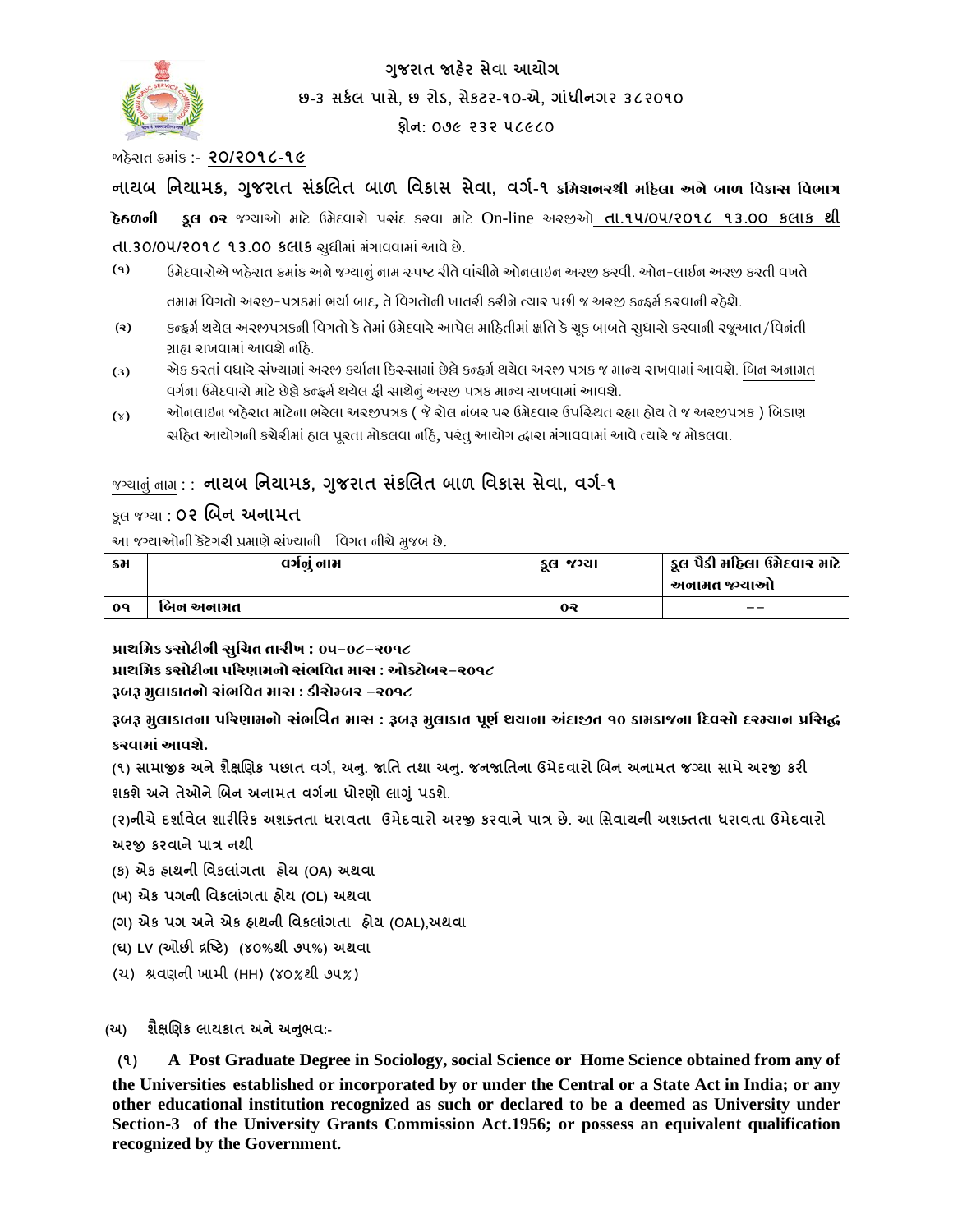- **(૨) Have** about five years experience in the post not below the rank of Child Development Project officer, Class-II in Gujarat Integrated Child Development Service. Under the Commissionerate of Women and Child Development, or
- **(૩) Have** about five years combined or separte experience in the field of child Development or Child Health or Nutrition or Helth Education in Government or Voluntary or non- Government Organization or Government Undertaking Board or Corporation or local Bodies on the post which can be considered equivalent to the post not below the rank of Child Development Project officer, Class-II in Gujarat Integrated Child Development Service, under the Commissionerate of Women and Child Development.
- **(૪) ગજુ રાત મલુ ર્ી સેવા વગીર્રિ અને ભરતી (સામાન્ય) નનયમો, ૧૯૬૭માાં ઠરાવ્યા પ્રમાિેની ર્ોમ્પ્યટુરના ઉપયોગ અંગેની પાયાની જાિર્ારી;**
- **(૫) ગજુ રાતી અને/અથવા રહન્દીનુપરૂતાંુજ્ઞાન;**
- **પગાર: પેબેન્ડ રૂ. ૧૫૬૦૦-૩૯૧૦૦/- + ગ્રેડ પેરૂ. ૬૬૦૦**/-
- **ઉંમર: ૪૨ વર્કથી વધુ નહીં.(સા.વ.નવભાગના તા.૨૩/૧૦/૨૦૧૫ના જાહરે નામા અન્વયે ઉપલી વયમયાકદામા પાાંચ વર્કની છુટછાટ સરહત)** ઉંમર અરજી સ્વીકારવાની છેલ્લી તારીખના રોજ ગણવામાાં આવશે.

| $\mathsf{q}$ . | મહિલા ઉમેદવારો                                                                                                                                                                                                                      | પાંચ વર્ષ (વધુમાં વધુ ૪૫ વર્ષ સુધીની મર્ચાદામાં)                                                                                                                                                                                                                                                                                                                                                                                                                                                                                                                                                                  |  |
|----------------|-------------------------------------------------------------------------------------------------------------------------------------------------------------------------------------------------------------------------------------|-------------------------------------------------------------------------------------------------------------------------------------------------------------------------------------------------------------------------------------------------------------------------------------------------------------------------------------------------------------------------------------------------------------------------------------------------------------------------------------------------------------------------------------------------------------------------------------------------------------------|--|
| 2.             | અશ્વક્ત ઉમેદવાર                                                                                                                                                                                                                     | OA,OL,OAL,LV અને HH (40% થી 75% સુધી)<br>અશક્તતા ધરાવતા ઉમેદવારોને મેડિકલ બોર્ડના તબીબી પ્રમાણપત્રને<br>આધીન ૧૦ વર્ષ સુધીની છૂટછાટ, વધુમાં વધુ ૪૫ વર્ષની વચ મર્ચાદાને<br>આધીન મળવાપાત્ર છે. આ સિવાચની અશ્વક્તતા ધરાવતા ઉમેદવારો<br>અરજી કરવાતે પાત્ર તથી.                                                                                                                                                                                                                                                                                                                                                         |  |
| 3 <sub>1</sub> | ગુજરાત સરકારના કર્મચારીઓ કે જેઓ ગુજરાત<br>ચરકારની નોકરીમાં કાચમી ધોરણે અથવા ઠંગામી<br>ધોરણે સળંગ છ માસથી કામગીરી બજાવતા હોય<br>અને તેઓની પ્રથમ નિમણૂક બહેરાતમાંની જગ્યામાં<br>દર્શાવેલ વચ મર્ચાદાની અંદર થચેલ હોચ તેવા<br>કર્મચારીઓ | $(9)$ ਅઠેરાતમાં લાચકાત તરીકે અનુભવ માંગેલ ઠોચ તો ઉપલીવચમર્ચાદા<br>લાગુ પડશે નહિ<br>$\alpha$ ) ਅઠેરાતમાં અનુભવને લાચકાત તરીકે માંગેલ ન ઠોચ પરંતુ ઇજનેરી,<br>તબીબી, ખેતી વિષચક, પશુ ચિકિત્સાની પદવી કે ડિપ્લોમા ની જગ્યા પર<br>નિમણૂક પામેલ કર્મચારીને જાઠેરાતમાંની આવી લાયકાત વાળી જગ્યા<br>(Any Such Post) માટે ઉપલી વચ મર્ચાદા લાગુ પડશે નહીં.<br><i>(૩)</i> જાહેરાતમાં દર્શાવેલ જગ્યા માટે અનુભવ એક લાયકાત તરીકે માંગેલ <b>ન</b><br>હીચ ત્યારે જે સંવર્ગમાંથી બઢતી મળવાપાત્ર હોય તેમાં ફરજ બજાવતા<br>કર્મચારીને, તેઓએ બબવેલ સેવાના સમય અથવા તો વધુમાં વધુ પાંચ<br>વર્ષની છુટછાટ તે બે પૈકી જે ઓછું હોય તે મળશે. |  |

 **(સમિન પટિર્ગન) સુંય ક્ત સમિિ ગ જરાત જાિેર સેિા આયોગ**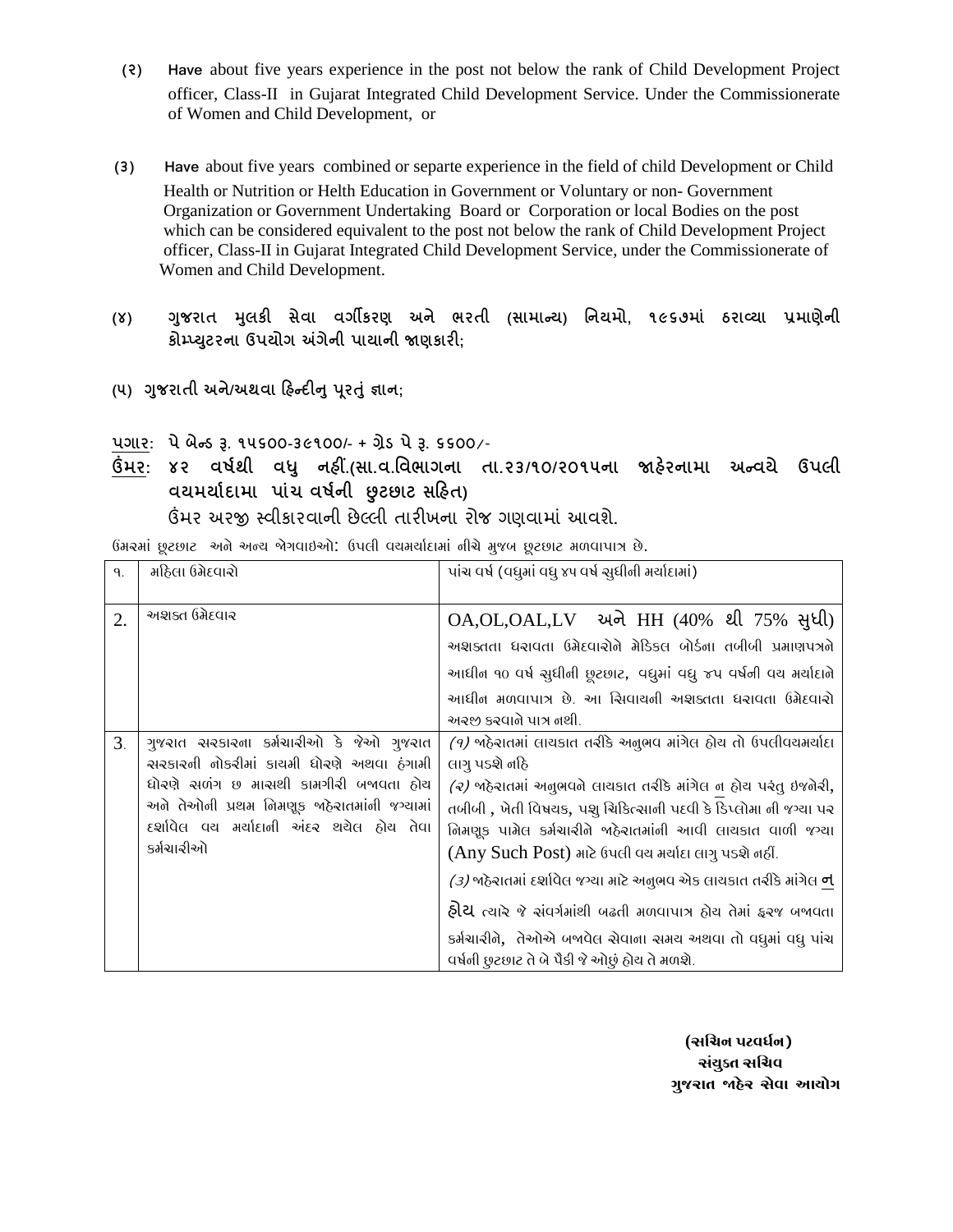

**ગજુ રાત જાહરે સેવા આયોગ છ-૩ સર્કલ પાસે, છ રોડ, સેર્ટર-૧૦-એ, ગાાંધીનગર ૩૮૨૦૧૦ ફોન: ૦૭૯ ૨૩૨ ૫૮૯૮૦** 

**Advt No. 20/2018-19** 

**Online Applications are invited for the post of Deputy Director, Gujarat Integrated Child Development Service Class-I under the Commissionerate, Women and Child Development** 

**Department. between Date-15/05/2018 13.00 Hrs to Date-30/05/2018 13.00 Hrs.**

- **1. Candidates shall carefully read Advertisement No. and Name of Post before Applying online. Candidate shall confirm the application only after verifying the details filled in the application form.**
- **2. Any request or representation to correct any error or omission in the confirmed online application, or information filled in by the candidate shall not be accepted.**
- **3. In case of more than one online application made by the candidate, only the latest confirmed application will be considered by the commission. For candidates belonging to unreserved category the last confirmed application with fees will be considered by the Commission.**
- **4. Candidates shall keep ready the certificates required in case of eligibility for interview (in the order mentioned in general instructions).**

**No. Of Vacancies;- 02 Vacancies as described below**

| NO. | Category | <b>Total Post</b> | Total<br>Out<br><b>Posts</b><br>of<br>reserved for women |
|-----|----------|-------------------|----------------------------------------------------------|
|     | General  | 02                | $\sim$                                                   |

**Tentative date of Primary Test: 05/08/2018**

**Tentative month of Primary Test Result: October 2018**

**Tentative month of Interview: Decembar 2018**

**Tentative month of Interview Result: Result shall be published within 10 working days of Interview Completion.**

 (1 ) SEBC, SC and ST candidates can apply against General Category and criteria of General Category shall apply

(2) **Disabled Candidates**: having disability of OA (one arm) , OL (One leg affected) ,OAL (one arm and one leg) or LV-Low vision & HH (40% to 75%) can apply for the post. Candidates other than prescribed above disabilities are not eligible for application.

#### **Educational Qualification & Experience: -**

- **(1) A Post Graduate Degree in Sociology, social Science or Home Science obtained from any of the Universities established or incorporated by or under the Central or a State Act in India; or any other educational institution recognized as such or declared to be a deemed as University under Section-3 of the University Grants Commission Act.1956; or possess an equivalent qualification recognized by the Government.**
- **(2) Have** about five years experience in the post not below the rank of Child Development Project officer, Class-II in Gujarat Integrated Child Development Service. Under the Commissionerate of Women and Child Development, or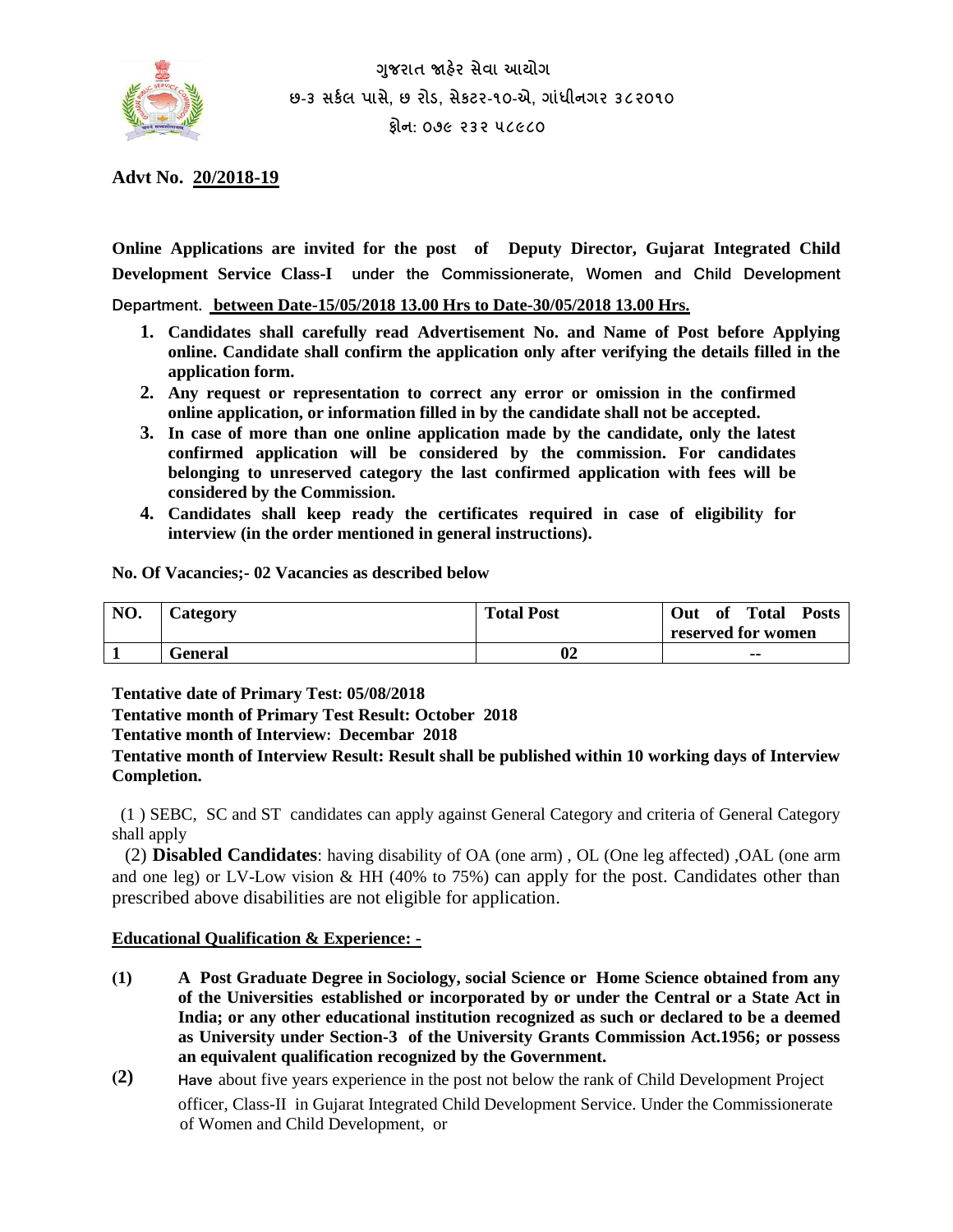- **(3) Have** about five years combined or separte experience in the field of child Development or Child Health or Nutrition or Helth Education in Government or Voluntary or non-Government Organization or Government Undertaking Board or Corporation or local Bodies on the post which can be considered equivalent to the post not below the rank of Child Development Project officer, Class-II in Gujarat Integrated Child Development Service, under the Commissionerate of Women and Child Development.
- **(4)** The basic knowledge of compyuter application as prescribed in the Gujarat Civil Service Classification and Recruitment (General) Rules,1967
- **(5)** Have adequate knowledge of Gujarati or Hindi or both.

## **Pay: -Rs. 15600-39100 + Grade Pay Rs. 6600/-**

### **Age: Not more than 42 years. (Including Age relaxation of five years as par GAD NOTIFICATION Dated 23 October 2015**

| (Age will be calculated on the last date of receipt of online application Upper Age limit shall be |  |
|----------------------------------------------------------------------------------------------------|--|
| relaxed as under:                                                                                  |  |

| $\mathbf{1}$            | Women candidates                     | 05 years (subject to maximum 45 years)                         |
|-------------------------|--------------------------------------|----------------------------------------------------------------|
| $\overline{2}$          | <b>Disabled Candidates</b>           | Candidates Having disability of OA, OL, OAL, LV, and           |
|                         |                                      | (40% to 75%) candidates Who can move<br>HH —                   |
|                         |                                      | independently and perform duties may be allowed                |
|                         |                                      | relaxation in age up to 10 years Subject to maximum 45         |
|                         |                                      | <b>years</b> on the basic of Medical certificate issued by the |
|                         |                                      | Medical Board. Candidates having disability other than         |
|                         |                                      | prescribed above are not eligible for application.             |
| $\overline{\mathbf{3}}$ | A Candidate who is already in Govt.  | (1) If experience is prescribe as one of the qualifications,   |
|                         | of Gujarat Service, either as a      | the upper age limit shall not apply.                           |
|                         | permanent or as a temporary Govt.    | (2) If experience is not prescribe as one of the               |
|                         | servant officiating continuously for | qualifications and Govt. servant appointed to a post           |
|                         | six months and has not crossed age   | requiring a Medical, Engineering, Veterinary or,               |
|                         | limit prescribed for the advertised  | Agriculture degree or diploma and who applied for any          |
|                         | post at the time of his first        | such post, the upper age limit shall not apply.                |
|                         | appointment.                         | $(3)$ If experience is <u>not</u> prescribe as one of the      |
|                         |                                      | qualifications in the advertisement, Govt. servant who are     |
|                         |                                      | working on the post from which an employee can be              |
|                         |                                      | promoted to the post so advertised, be entitled to             |
|                         |                                      | relaxation of 5 years, or to the extent of equal number of     |
|                         |                                      | years for which service has been put in by him, which is       |
|                         |                                      | less.                                                          |

For Detailed Advertisement, candidates are advised to see the Gujarati version of this Advertisement

### **(SACHIN PATWARDHAN)** JOINT SECRETARY GUJART PUBLIC SERVICE COMMISSION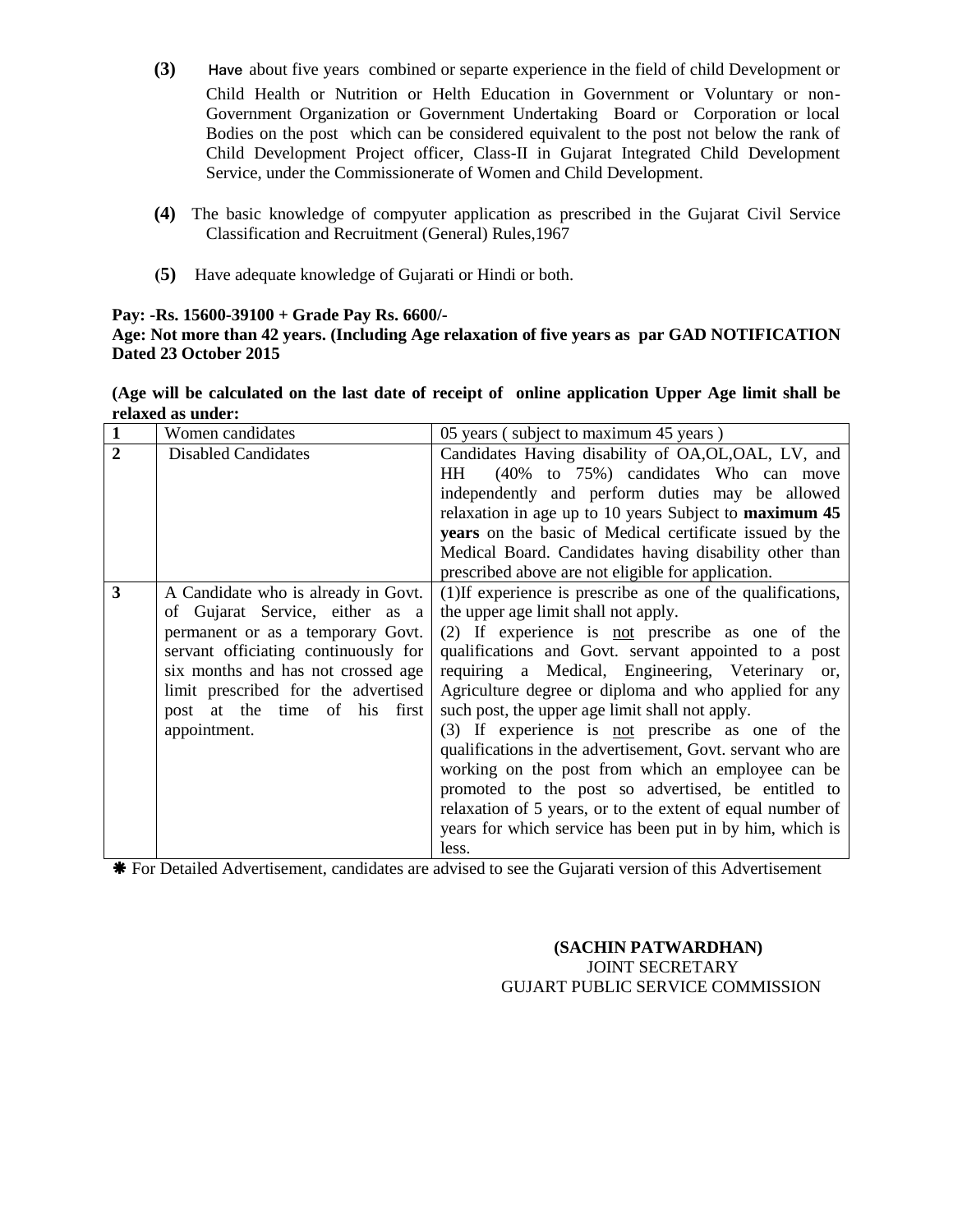## **૧. નાગરરર્ત્વ:-**

ઉમેદવાર,

**(ર્)** ભારતનો નાગરરક અથવા **(ખ)** નેપાળનો પ્રજાજન અથવા **(ગ)** ભ ૂતાનનો પ્રજાજન અથવા **(ઘ)** તતબેટનો તનવાાતિત જે ભારતમાં કાયમી વસવાટ કરવાના ઇરાદાથી ૧લી જાન્યુઆરી,૧૯૬૨ પહેલાં ભારતમાં આવેલા હોવા જોઇએ, અથવા **(ચ)** મ ૂળ ભારતીય વ્યક્તત કે જે ભારતમાાં કાયમી વિવાટ કરવાના ઇરાદાથી પારકસ્તાન, પ ૂવા પારકસ્તાન (બાાંગ્લાદેશ), બર્મા (મ્યાનમાર), શ્રીલંકા, કેન્યા, યગાન્ડા, જેવા પૂર્વ આફ્રિકાના દેશો, સંયુક્ત પ્રજાસત્તાક ટાંઝાનીયા, ઝાંબીયા, મલાવી, ઝેૈર, ઇથોપીયા, અથવા વિચેટનામથી સ્થળાંતર કરીને આવેલ હોવા જોઇએ.પરંતુ પેટા ક્રમાંક (ખ), (ગ), (ઘ) અને (ચ)માં આવતા ઉમેદવારોના કિસ્સામાં સરકારે પાત્રતા પ્રમાણપત્ર આપેલ હોવું જોઇએ.

**નોંધ:-** જે ઉમેદવારના રકસ્િામાાં પાત્રતા પ્રમાણપત્ર જરૂરી હોય તેવા ઉમેદવારનુાં અરજીપત્રક આયોગ તવચારણામાાં લેશે. અને જો નિમણૂક માટે તેમના નામની ભલામણ કરવામાં આવશે તો રાજ્ય સરકાર તેમના કિસ્સામાં પાત્રતા પ્રમાણપત્ર આપવાની શરતે કામચલાઉ નિમણૂક આપશે.

## **૨. ભરેલાાં અરજીપત્રર્** : -

- **(૧)** જો એક કરતાાં વધુજાહરે ાત માટેઅરજી કરવાની હોય તો દરેક જાહરે ાત માટેઅલગ અલગ અરજી કરવાની રહેશે અને પ્રત્યેક અરજી સાથે ફી ભરવાની રહેશે.
- **(૨)** અનામત કક્ષાના ઉમેદવારો જો બબનઅનામત જગ્યા માટે અરજી કરે તો અરજી ફી ભરવાની રહેશેનહી.
- **(૩)** અરજી ફી વગરની અબિમ નકલ તવચારણામાાં લેવામાાં આવશે નહી.
- **(૪)** અનામત કક્ષાના ઉમેદવારો માટે જાહેરાતમાાં અનામત જગ્યાઓ દશાાવેલ ન હોય ત્યાાં આવા ઉમેદવારો બિનઅનામત જગ્યા માટે અરજી કરી શકશે અને તેને બિનઅનામતના ધોરણો લાગુ પડશે.
- **(૫)** જાહેરાતમાાં મરહલા ઉમેદવારો માટે જગ્યા અનામત ન હોય તો પણ જે તે કેટેગરીમાાં મરહલા ઉમેદવારો અરજી કરી શકે છે.
- **(૬)** જાહરે ાતમાાં જે તેકેટેગરીમાાં કૂલ જગ્યાઓ પૈકી મરહલા ઉમેદવારો માટે અમકુ જગ્યાઓ અનામત હોય ત્યારે મરહલા ઉમેદવારોની અનામત જગ્યાઓ તિવાયની બાકી રહતે ી જગ્યાઓ ફતત પરુુષ ઉમેદવારો માટે અનામત છે તેમ ગણવાનું નથી, આ જગ્યાઓ પર પુરુષ તેમજ મહિલા ઉમેદવારોની પસંદગી માટે વિચારણા થઇ શકે છે, પરુુષ તેમજ મરહલા ઉમેદવારો અરજી કરી શકે છે. (દા.ત. કૂલ ૧૦ જગ્યાઓ પૈકી ૦૩ જગ્યા મરહલા ઉમેદવાર માટે અનામત છે પરંતુ બાકી રહેતી ૦૭ જગ્યા સામે મહિલા ઉમેદવાર પણ પસંદગી પામી શકે છે.)
- **(૭)** જાહરે ાતમાાં માત્ર મરહલા ઉમેદવારો માટે જગ્યાઓ અનામત હોય તો પણ જે તેકેટેગરીમાાં પરુુષ ઉમેદવાર અરજી કરી શકે છે કેમ કે મહિલા ઉમેદવાર ઉપલબ્ધ ન થાય તો આ જગ્યાઓ પર પસંદગી માટે પુરૂષ ઉમેદવારોની તવચારણા થઇ શકે છે. પરાંતુજે જગ્યાઓ મરહલા ઉમેદવારો માટે જ અનામત હોય અને તે જગ્યા ઉપર મહિલા ઉમેદવારો પુરેપુરા પસંદગી પામે / જેટલી સંખ્યામાં પસંદગી પામે તો તેમને જ પ્રથમ વિચારણામાં લેવાના થશે અને કોઇ મહિલા ઉમેદવાર પસંદ ન થાય કે ઓછા મહિલા ઉમેદવાર પસંદ થાય તો તેટલા પ્રમાણમાં પુરુષ ઉમેદવારોને ધ્યાનમાં લેવામાં આવશે. (દા.ત. કૂલ ૧૦ જગ્યા મહિલા ઉમેદવાર માટે અનામત છે અને ૦૮ મહિલા ઉમેદવાર પસંદ થાય છે તો ૦૨ પુરુષ ઉમેદવારો પસંદગી પામી શકે છે.)

## **૩. જન્મ તારીખ :-**

**(૧)** આયોગ જન્મ તારીખના પરુ ાવા માટે એિ. એિ. િી બોડા દ્વારા અપાયેલ એિ.એિ.િી.ઇ. પ્રમાણપત્ર જ માન્ય <u>રાખે છે.</u> અન્ય કોઇ પૂરાવા જેવા કે શાળા છોડ્યાનું પ્રમાણપત્ર કે જન્મનો દાખલો વગેરે માન્ય રાખવામાં આવશે નહીં. પરંતુ આ પ્રમાણપત્રમાં દર્શાવેલ જન્મતારીખ ખોટી હોવાનું ઉમેદવાર માને તો સક્ષમ અધિકારીએ આપેલ વય અને અધિવાસના પ્રમાણપત્રની પ્રમાણિત નકલ મોકલવાની રહેશે. આ પ્રમાણપત્રમાં અધિકૃત અધિકારીએ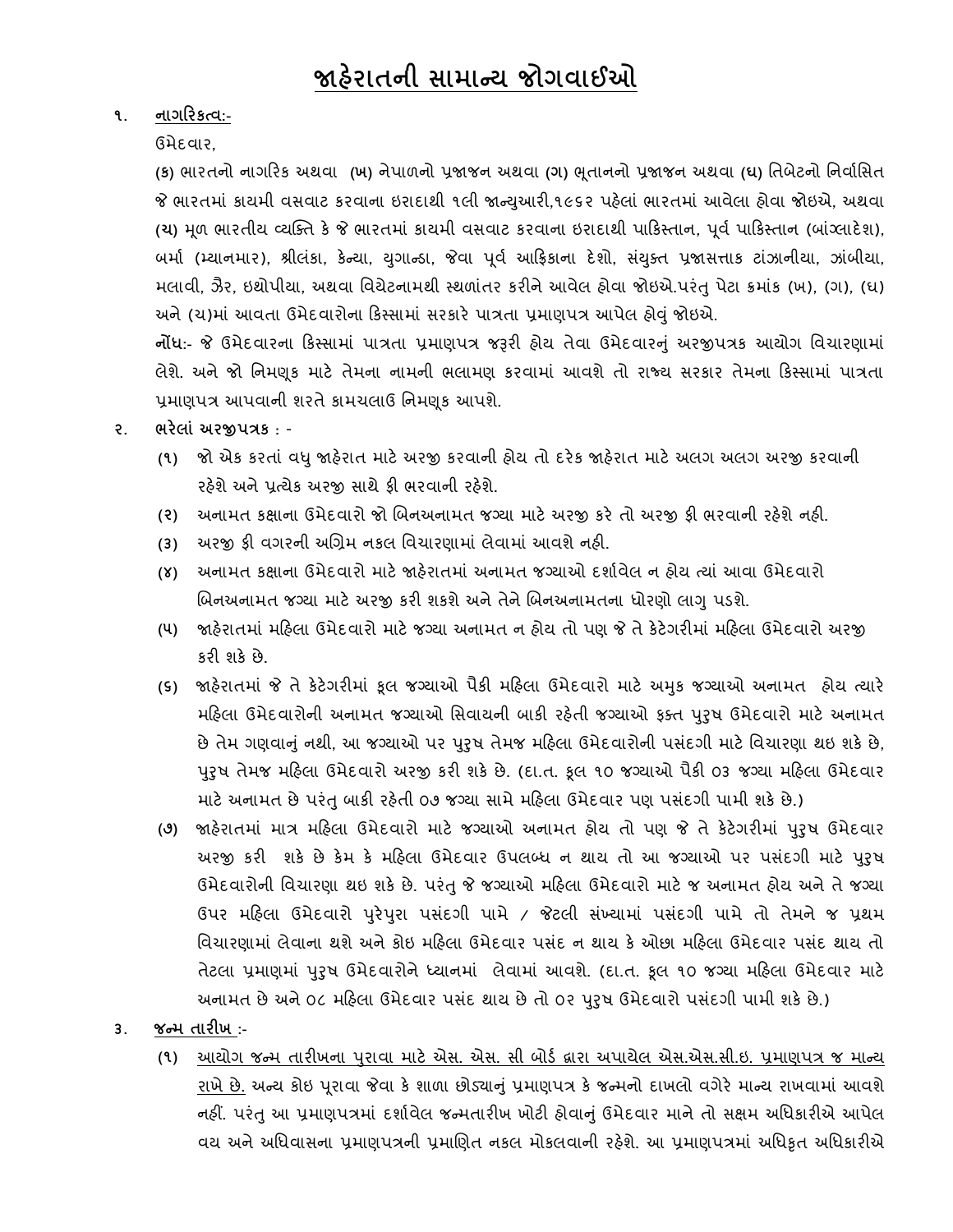સ્પષ્ટપણે જણાવેલ હોવું જોઇએ કે તેઓએ એસ. એસ. સી. કે તેની પરીક્ષાનું મૂળ પ્રમાણપત્ર તપાસેલ છે અને પોતાની સમક્ષ રજૂ કરવામાં આવેલ પુરાવાઓને આધારે ઉમેદવારની સાચી જન્મતારીખ ............ છે. જે એસ. એસ. સી. કે તેની સમકક્ષ પરીક્ષાના પ્રમાણપત્રમાં દર્શાવેલ જન્મતારીખ કરતાં જુદી છે તથા માનવાને પૂરતું કારણ છે. ઉમેદવારે રજૂ કરેલ વય અને અતધવાિનુાં પ્રમાણપત્ર તેની તવશ્વાિહતાા (credibility)ના આધારે સ્વીકાર કે અસ્વીકારનો નિર્ણય આયોગ દ્વારા લેવામાં આવશે.

**ખાસ નોંધ :- અરજીપત્રર્ સાથેએસ.એસ.સી.ઇ. પ્રમાિપત્ર ન હોવાના સાંજોગોમાાં અરજીપત્રર્ અમાન્ય ગિી રદ ર્રવામાાં આવશે.**

- **(૨)** ઉમેદવારે અરજી પત્રકમાાં દશાાવેલ જન્મ તારીખમાાં પાછળથી કોઇપણ કારણિર ફેરફાર થઈ શકશેનહી.
- **૪. શૈક્ષલિર્ લાયર્ાત:**
	- **(૧)** ઉમેદવાર જાહેરાતમાાં દશાાવેલ શૈક્ષબણક લાયકાત અરજી સ્વીકારવાની છેલ્લી તારીખના રોજ ધરાવતા હોવા જોઇશે.
	- **(૨)** ઉમેદવારે શૈક્ષબણક લાયકાત માન્ય યતુનવતિિટી/િસ્ાં થામાથાં ી મેળવેલ હોવી જોઇશે.
	- **(૩)** ઉમેદવારે અરજી િાથે માન્ય યતુનવતિિટી/િસ્ાં થાના ગણુ પત્રક (બધા જ વષો / િેમેસ્ટર) અને પદવી પ્રમાણપત્રોની સ્વયં પ્રમાણિત નકલ રજૂ કરવાની રહેશે. કોલેજના આચાર્ય દ્વારા અપાયેલ પ્રમાણપત્ર માન્ય ગણવામાાં આવશે નહી.
	- **(૪)** શૈક્ષબણક લાયકાત કામચલાઉ ધોરણે માન્ય રાખવી તેવો ઉમેદવારનો હક્ક દાવો સ્વીકારવામાાં આવશે નહી.
	- **(૫)** જાહેરાતમાાં દશાાવેલ લાયકાતની િમકક્ષ લાયકાત ઉમેદવાર ધરાવે છે તેવો તેમનો હક્ક દાવો હોય તો આવા ઉમેદવારે સમકક્ષતા પ્રસ્થાપિત કરતા આદેશો / અધિકૃતતાની વિગતો આપવાની રહેશે.
- **૫. અનભુ વ :-**
	- **(૧)** માગાં ેલ અનભુ વ,અરજી સ્વીકારવાની છેલ્લી તારીખના રોજ ગણવામાાં આવશે.
	- **(૨)** (અ) જાહેરાતમાાં અન્યથા જોગવાઇ કરવામાાં ન આવી હોય તો જરૂરી લાયકાતો મેળવવામાાં આવે તે તારીખથી, (બ) અરજી સ્વીકારવાની છેલ્લી તારીખના સંદર્ભમાં અનુભવ ગણવામાં આવશે.
	- (3) ઉમેદવારે અરજીમાં જે અનુભવ દર્શાવેલ હોય તેના સમર્થનમાં અનુભવનો સમયગાળો (દિવસ, માસ, વર્ષ), મૂળ પગાર અને કૂલ પગારની વિગતો તથા બજાવેલ ફરજોનો પ્રકાર/મેળવેલ અનુભવની વિગતો સાથેનું પ્રમાણપત્ર રજૂ કરવાનું રહેશે. આવું પ્રમાણપત્ર સંસ્થાના લેટરપેડ પર સક્ષમ સત્તાધિકારીની સહી અને તારીખ સાથેનું રજૂ કરવાનું રહેશે.
	- (૪) ઉમેદવારે રજૂ કરેલ અનુભવના પ્રમાણપત્રમાં પાછળથી કોઇ ફેરફાર કરવાની વિનંતી માન્ય રાખવામાં આવશે નહીં.અરજી કર્યાપછી અનુભવના નવા પ્રમાણપત્રો સ્વીકારવામાં આવશે નહી.
	- **(૫)** અંશકાલીન, રોજજિંદા વેતનદાર, એપ્રેન્ટીિશીપ, તાલીમી, માનદ્ વેતન, આમતાંત્રત ફકૅ લ્ટી તરીકે ઉમેદવારે મેળવેલ અનુભવ માન્ય અનુભવ તરીકે ગણત્રીમાં લેવામાં આવશે નહીં.
- **૬. માજી સૈનનર્ : -**
	- **(૧)** માજી િૈતનક ઉમેદવારોએ અરજીપત્રકમાાં તવગતો આપવાની રહેશે.
	- (૨) માજી સૈનિક ઉમેદવારે ડિસ્ચાર્જ બુકની નકલ અરજીપત્રક સાથે અચૂક મોકલવાનીરહેશે.
- **૭. શારીરરર્ અશક્તતા ધરાવતા ઉમેદવારો :-**
	- **(ર્)** શારીરરક અશતતતા ધરાવતા ઉમેદવારોએ અરજીપત્રકમાાં તવગતો આપવાની રહેશે.
	- **(ખ)** શારીરરક અશતતતા ૪૦% કે તેથી વધુહોય તેવા ઉમેદવારનેજ શારીરરક અશતતતાનો લાભ મળવાપાત્ર રહશે ે. શારીરરક અશતતતાનો લાભ મેળવવા ઇચ્છતા ઉમેદવારે...

 $(1)$  અંધત્વ અથવા ઓછી દ્રષ્ટિ (૨) શ્રવણની ખામી (૩) હલનચલન અશક્તતા અથવા મગજનો લકવો તે પૈકીની કઇ શારીરિક અશક્તતા છે તે દર્શાવવું.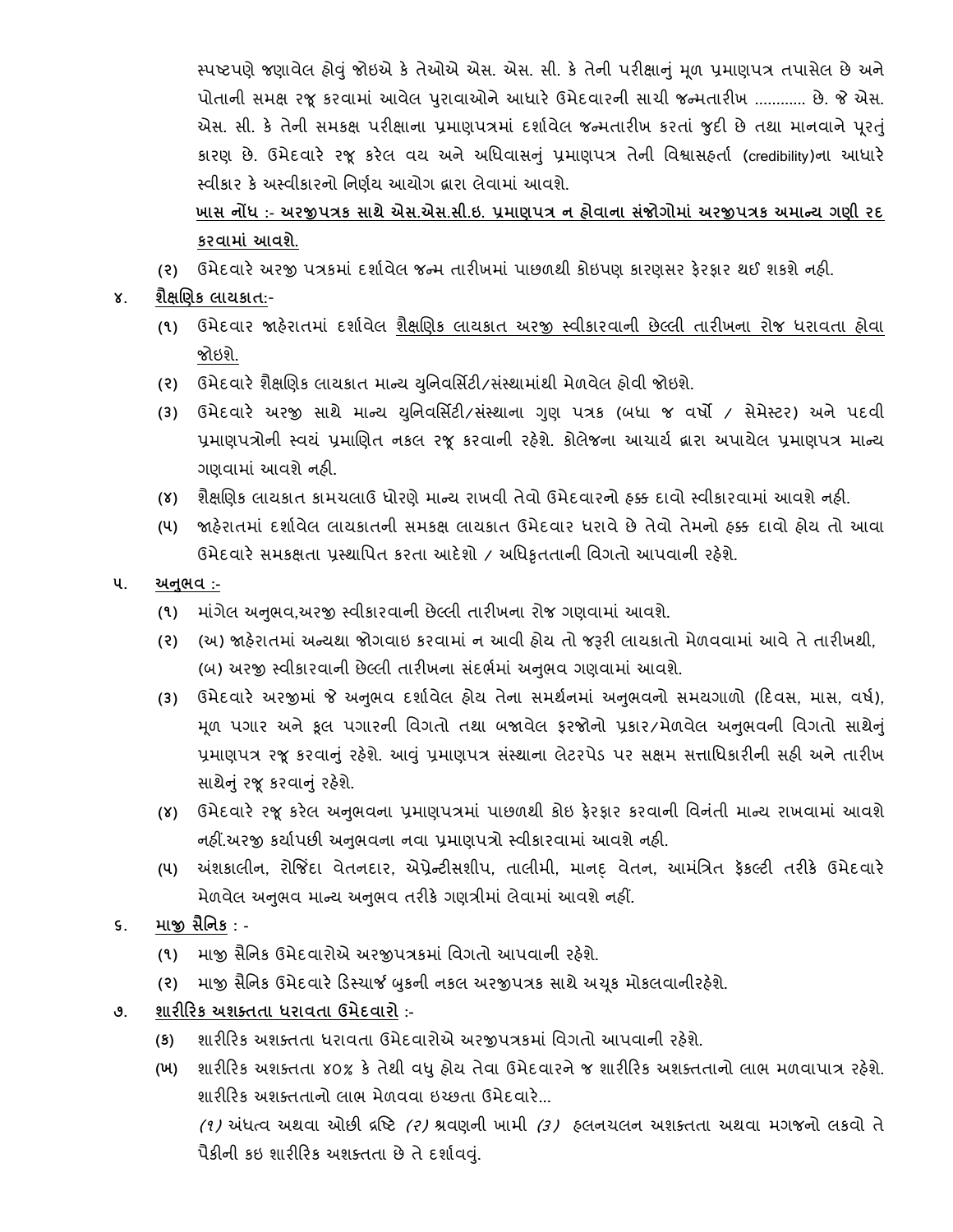- **(ગ)** જાહેરાતમાાં શારીરરક અશતતતા ધરાવતા ઉમેદવારો માટે અનામત જગ્યા દશાાવેલ ન હોય,પરાંતુ જગ્યાની કરજોને અનુરૂપ જે પૂકારની શારીરિક અશક્તતા ધરાવતા ઉમેદવારોને પાત્ર ગણેલ હોય તેઓ તે જાહેરાત માટે અરજી કરી શકશે. આવા પ્રસંગે ઉંમરમાં છૂટછાટ મળશે.
- **(ઘ)** શારીરરક અશતતતા ધરાવતા ઉમેદવારે તેનાિમથાનમાાં િામાન્ય વહીવટ તવભાગના તા.૧-૧૨-૨૦૦૮ ના પરિપત્ર ક્રમાંક-૧૦૨૦૦૮-૪૬૯૫૪૦-ગ-૨,થી નિયત થયેલ નમૂનામાં સરકારી હોસ્પિટલના સુપ્રિટેન્ડેન્ટ/સિવિલ સર્જન/મેડીકલ બોર્ડહ્રારા આપવામાં આવેલ પ્રમાણપત્રની નકલ અરજી સાથે અચૂક મોકલવાની રહેશે. જો પ્રમાણપત્રની નકલ સામેલ કરવામાં નહીં આવેલ હોય તો તે પાછળથી સ્વીકારવામાં આવશે નહીં શારીરિક અશતતતા ઉમેદવાર તરીકેનો લાભ મળવાપાત્ર થશે નહીં.
- **૮. નવધવા ઉમેદવાર :-**
	- **(૧)** ઉમેદવાર તવધવા હોય તો અરજી પત્રકમાાં તે કોલમ િામે "હા" અવશ્ય લખવુાં અન્યથા "લાગુપડતુાં નથી" એમ દર્શાવવં.
	- **(૨)** તવધવા ઉમેદવારે જો પનુ : લગ્ન કરેલ હોય તો અરજી પત્રકમાાં તેકોલમ િામે"હા" અચકૂ લખવુાં અન્યથા "લાગુ પડતું નથી" એમ દર્શાવવું .
	- **(૩)** તવધવા ઉમેદવારે પનુ : લગ્ન કરેલ ન હોય અનેતવધવા ઉમેદવાર તરીકે લાભ મેળવવા ઇચ્છતા હોય તો અરજી સાથે પુન: લગ્ન કરેલ નથી તેવી એફિડેવિટ રજૂ કરવાની રહેશે.
	- **(૪)** તવધવા ઉમેદવારનેિરકારની પ્રવતામાન જોગવાઈ મજુ બ તેઓએ મેળવેલ ગણુ માાં પાચાં ટકા ગણુ ઉમેરવામાાં આવશે.
	- **(૫)** કોઇ મરહલા ઉમેદવાર જાહેરાત માટે અરજી કરે તે િમયે "તવધવા" ન હોય, પરાંતુઅરજી કયાા બાદ અથવા જાહેરાત પ્રતિધ્ધ થયાની છેલ્લી તારીખ વીતી ગયા બાદ અથવા ભરતી પ્રરક્રયાના કોઇપણ તબક્કે "તવધવા" બને અને તે અંગે જરૂરી દસ્તાવેજી પુરાવાઓ રજૂ કરે તો તેની રજૂઆત મળ્યા તારીખ પછીના ભરતી પ્રક્રિયાના જે પણ તબક્કા બાકી હોય તે તબક્કાથી જ તેવા મરહલા ઉમેદવારોને "તવધવા મરહલા ઉમેદવાર" તરીકેના લાભ આપવામાાં આવશે.

નોંધ :- જો ઉમેદવારનો સમાવેશ માજી સૈનિક, શારીરિક અશક્તતા, મહિલા કે વિધવા પૈકીના વિકલ્પો પૈકી એક થી **વધુનવર્લ્પોમાાં થતો હોય તેવા રર્સ્સામાાં તેનેલાગુપડતા નવર્લ્પો પૈર્ી જેમાાં વધુલાભ મળવાપાત્ર હશેતેમળશે.**

- **૯. ના-વાાંધા પ્રમાિપત્ર :-**
	- **(૧)** ગજુ રાત િરકારના િરકારી /અધા િરકારી/ િરકાર હસ્તકના કોપોરેશન /કાંપનીઓમાાં િેવા બજાવતા અધિકારીઓ / કર્મચારીઓ આયોગની જાહેરાતના સંદર્ભમાં બારોબાર અરજી કરી શકશે અને તેની જાણ ઉમેદવારે પોતાના વિભાગ/ખાતા/કચેરીને અરજી કર્યાની તારીખથી દિન-૭ માં અચૂક કરવાની રહેશે. જો ઉમેદવારના નિયોક્તા તરફથી અરજી મોકલવાની છેલ્લી તારીખ બાદ ૩૦ દિવસમાં અરજી કરવાની પરવાનગી નહીં આપવાની જાણ કરવામાં આવશે તો તેઓની અરજી નામંજુર કરી ઉમેદવારી રદ કરવામાં આવશે.
	- **(૨)** કેન્દ્ર િરકારની અથવા અન્ય કોઇપણ રાજ્ય િરકારની નોકરીમાાં હોય તેવા ઉમેદવારે ખાતા મારફત અરજી મોકલવાની રહેશે અથવા આ અરજી સાથે નિમણૂક અધિકારીનું ના વાંધા પ્રમાણપત્ર રજૂ કરવાનું રહેશે.
	- **(૩)** રૂબરૂ મલુ ાકાત િમયેઉમેદવારે િક્ષમ અતધકારી દ્વારા આપવામાાં આવેલ ના વાધાં ા પ્રમાણપત્ર અિલમાાં રજૂ કરવાનું રહેશે.
- **૧૦. ગેરલાયર્ ઉમેદવાર :-**

ગુજરાત જાહેર સેવા આયોગ કે અન્ય જાહેર સેવા આયોગ અથવા અન્ય સરકારી /અર્ધ સરકારી /સરકાર હસ્તકની િ ાંસ્થાઓ દ્વારા ઉમેદવાર ક્યારેય પણ ગેરલાયક ઠરાવેલ હોય તો તેની તવગત અરજીપત્રકમાાં આપવાની રહેશે. જો ઉમેદવારનો ગેરલાયકનો િમય ચાલુહશેતો આવા ઉમેદવારની અરજી રદ થવાને પાત્ર બનશે.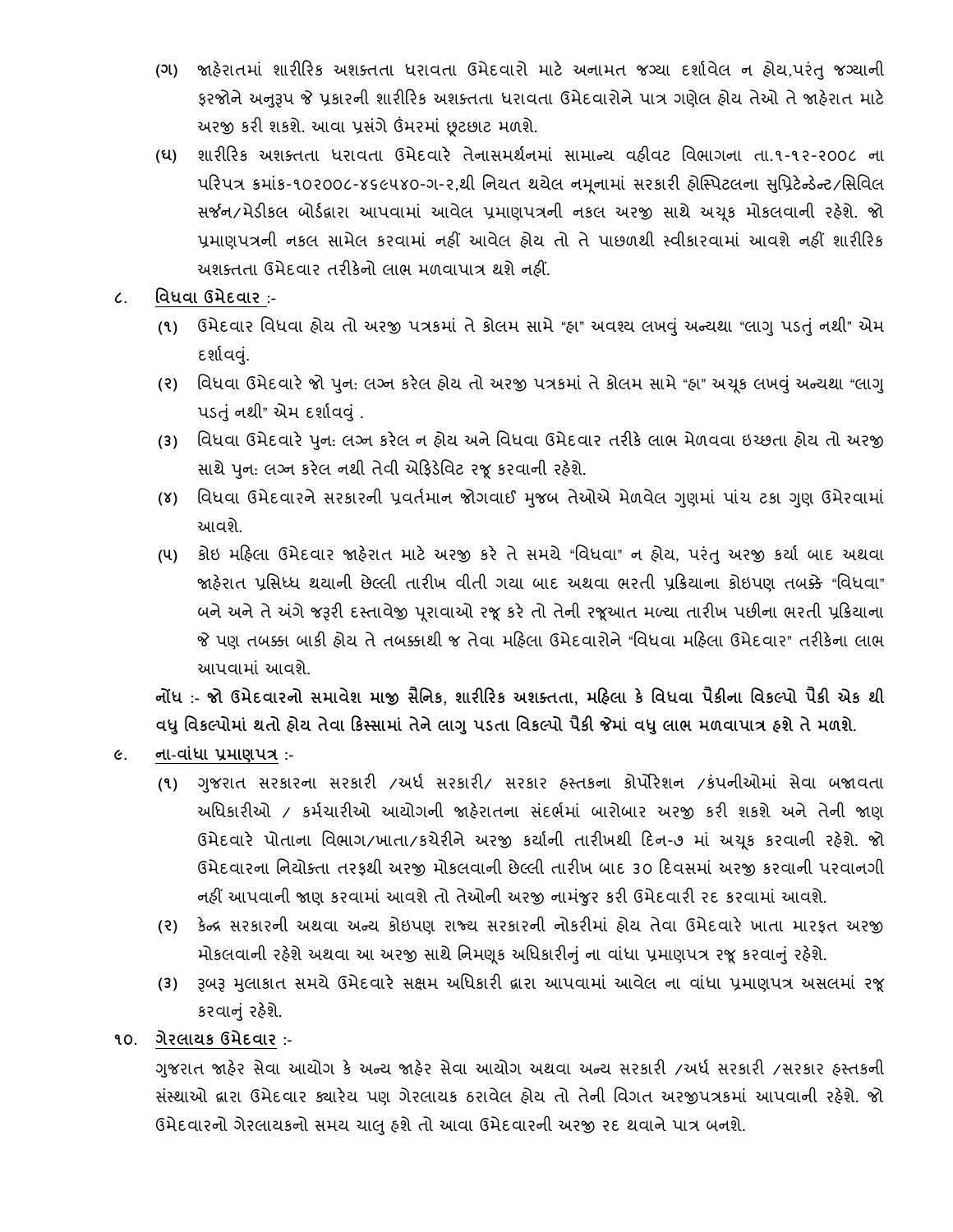**૧૧ ફરજજયાત નનવનૃિ, રુખસદ, બરતરફ :-**

અગાઉ ઉમેદવારને સરકારી સેવા/ સરકાર હસ્તકની કંપની કે બોર્ડ કોર્પોરેશનમાંથી ક્યારેય પણ કરજિયાત નિવૃત્તિ, રૂખસદ કે બરતરફ કરવામાં આવેલ હોય તો અરજીપત્રકમાં તેની વિગત આપવાની રહેશે.

- **૧૨ અગત્યની જોગવાઇઓ** :-
	- **(૧)** આ જગ્યાની તનમણકૂ માટે િીધી ભરતીથી પિદાં ગીની પ્રરક્રયા અનિુ રવાની થાય છે. આ ભરતીમાાં વખતોવખત સુધાર્યા મુજબ 'The Gujarat Public Service Commission' (Procedure Rules), અનુસાર ઉમેદવારોની પસંદગી પ્રાથમિક કસોટી અને રૂબરૂ મુલાકાત યોજીને કરવામાં આવશે. પ્રાથમિક કસોટીના ગુણ મુજબ ક્રમાંનુસાર જરૂરી અરજીઓની ચકાસણી કરી ઉમેદવારોને રૂબરૂ મુલાકાત માટેની પાત્રતા નક્કી કરાશે. આ કસોટીનું માધ્યમ આયોગ અન્યથા નક્કી કરશે નહીં તો ગુજરાતી રહેશે. પ્રાથમિક કસોટી સામાન્યત: અમદાવાદ/ગાંધીનગર ખાતે લેવામાં આવશે અને ઉમેદવારોએ સ્વખર્ચે ઉપસ્થિત રહેવાનું રહેશે. પ્રાથમિક કસોટીનો અભ્યાસક્રમ આયોગની વેબસાઇટ [https://gpsc.gujarat.gov.in](https://gpsc.gujarat.gov.in/) પર મૂકવામાં આવશે.
	- **(૨)** પ્રાથતમક કિોટીમા મેળવેલ ગણુ આખરી પિદાં ગી માટે ગણવામાાં આવશે. રૂબરૂ મલુ ાકાત માટે બોલાવવાના થતાં ઉમેદવારોમાં, જો કોઈ ઉમેદવારના પ્રાથમિક કસોટીમા ૧૦% કે તેથી ઓછા ગણ હશે તો રૂબરૂ મલાકાત માટે પાત્રતા નક્કી કરવા,અરજી ચકાસણીને પાત્ર ઉમેદવારોની યાદી માટે વિચારણામાં લેવામાં આવશે નહીં
	- <mark>(3)</mark> પ્રાથમિક કસોટીમાં સામાન્ય અભ્યાસના ૧૦૦ ગુણુના ૧૦૦ પ્રશ્નો અને સંબંધિત વિષયના ૨૦૦ ગુણુના ૨૦૦ પ્રશ્નો રહેશે.
	- **(૪)** ઉમેદવારોની આખરી પસંદગી ૫૦ ટકા ગુણુભાર પ્રાથમિક કસોટીના ૩૦૦ ગુણુમાથી મેળવેલ ગુણુ અને ૫૦ ટકા ગુણુભાર રૂબરૂ મુલાકાતના ૧૦૦ ગુણમાંથી મેળવેલ ગુણુના આધારે કરવામાં આવશે એટલે કે પ્રાથમિક કસોટીમા ૩૦૦ ગુણુમાંથી મેળવેલ ગુણુને ૫૦ ટકા ગુણુભાર અને રૂબરૂ મુલાકાતમાં૧૦૦ ગુણુમાંથી મેળવેલ ગુણને ૫૦ ટકા ગુણભાર ગણી કૂલ ૧૦૦ ગુણમાંથી ગુણ આપવામા આવશે. સ્પષ્ટીકરણ :

દા.ત. ' જો ઉમેદવારે પ્રાથમિક કસોટીમાં ૩૦૦ ગણમાંથી ૧૫૦ ગણ પ્રાપ્ત કરેલ હશે અને રૂબરૂ મલાકાતમાં ૧૦૦ ગુણમાંથી ૬૦ ગુણ મેળવશે તો લેખિત પ્રાથમિક કસોટીના ૫૦ ટકા ગુણભાર મુજબ ૨૫ ગુણ અને રૂબરૂ મુલાકાતના ૫૦ ટકા ગુણુભાર મુજબ ૩૦ ગુણ એમ કૂલ ૫૫ ગુણ થશે.'

- <mark>(૫)</mark> સીધી પસંદગીથી ભરતી અન્વયે આયોગ દ્વારા પ્રસિધ્ધ થયેલ જાહેરાત માટે કૂલ જગ્યાની સંખ્યા સામે નોંધાયેલ કૂલ On Line Application ( Duplicate Application બાદ કર્યા પછીની Valid On Line Application) ની સંખ્યા ૨૫ કરતાં વધુ હોય, ત્યારે તે જાહેરાત અન્વયે પ્રથમ પ્રાથમિક કસોટી યોજવામાં આવશે. અને પ્રાથમિક કસોટીના પરિણામના આધારે ઉમેદવારો પાસેથી અરજીપત્રક અને જરૂરી દસ્તાવેજો મેળવી આગળની કાર્યવાહી કરવામાં આવશે. પરંતુ જો સીધી પસંદગીથી ભરતી અન્વયે પ્રસિધ્ધ થયેલ જાહેરાત અન્વયે, નોંધાયેલ કૂલ On Line Valid Applicationsની સંખ્યા ૨૫ કે તેથી ઓછી હોય તો આયોગનો આદેશ મેળવી નોંધાયેલ બધા જ ઉમેદવારો પાસેથી અરજીપત્રક તથા જાહેરાતની જોગવાઇઓ મુજબ જરૂરી તમામ દસ્તાવેજ મંગાવી, પ્રથમ અરજી ચકાસણી કર્યા બાદ પ્રાથમિક કસોટી યોજવામાં આવશે.
- **(૬)** પ્રાથતમક કિોટીમાાં ઉમેદવારને O.M.R. Sheet માાં જવાબ આપવા માટે A, B, C, D અને E એમ પાાંચ તવકલ્પ આપવામાાં આવશે, પાાંચમો તવકલ્પ E 'Not attended' તરીકેનો રહેશે. જો ઉમેદવારે તમામ તવકલ્પો ખાલી રાખ્યા હોય (encode કર્યા ન હોય) અથવા ખોટા જવાબ આપેલ હોય તો જેતે જવાબના નિશ્રિત ૦.૩ ટકા ગણુ Negative Marks મેળવેલ માકાિ માથી કાપવામાાં આવશે. અને જો પાાંચમો તવકલ્પ E 'Not attended' એનકોડ કરેલ હોય તો "શૂન્ય" ગુણ કાપવાના રહેશે. અર્થાત માત્ર E 'Not attended' વિકલ્પ જ encode કયો હશેતો તેપ્રશ્ન માટેકોઇ નેગેટીવ ગણુ કાપવામાાં આવશેનહીં.
- (૭) આ રૂબરૂ મુલાકાતમાં આયોગની સુચનાઓ/ધોરણો મુજબ જાહેરાતમાં દર્શાવેલ કેટેગરીવાર જગ્યાની સંખ્યાને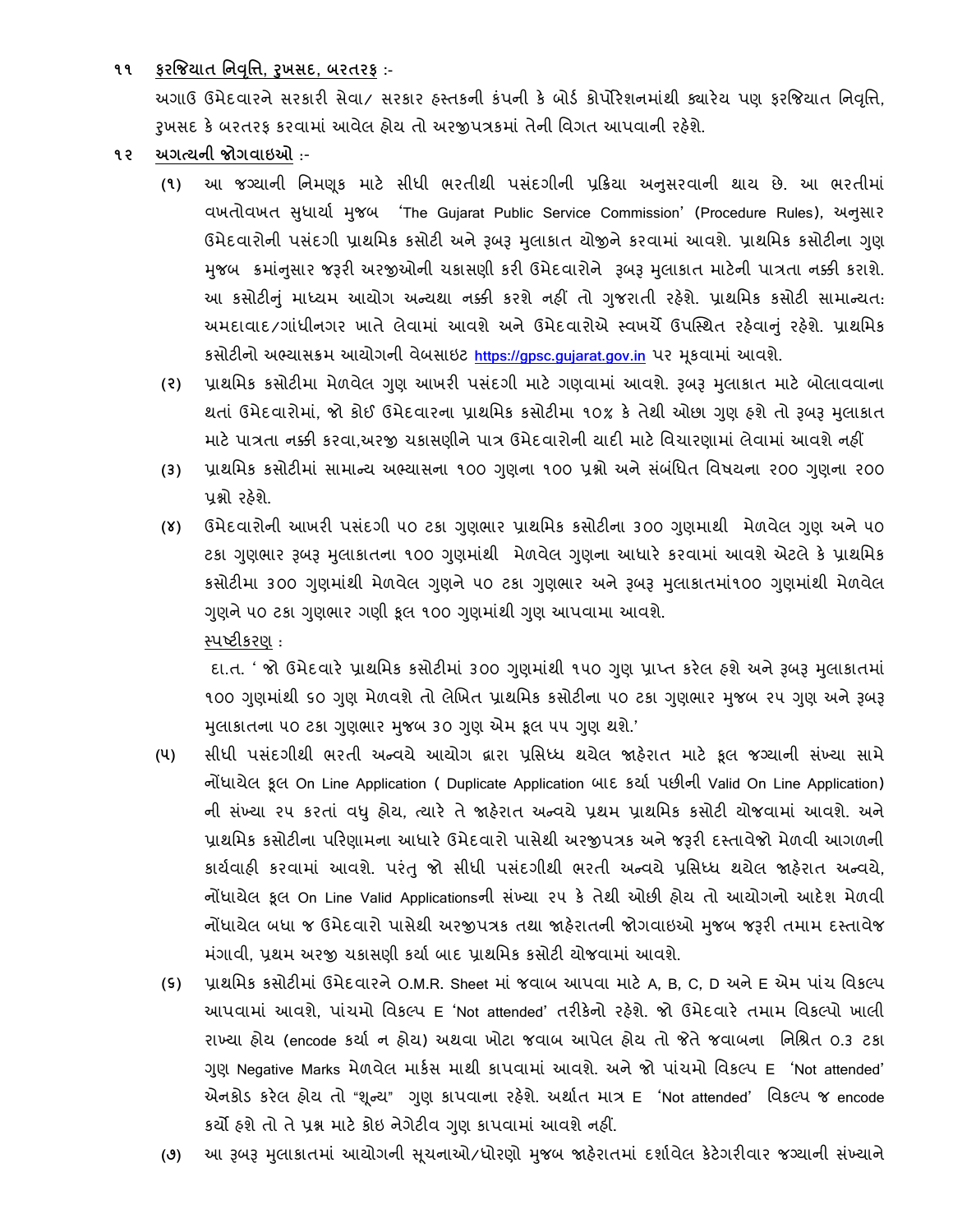ધ્યાને લઈ, નીચે મુજબ અનુસરવાનું રહેશે :-

| કૂલ જ્ગ્યાઓની સંખ્યા | કૂલ જ્ગ્યાઓ પૈકી રૂબરૂ મુલાકાત માટે બોલાવવામાં આવનાર ઉમેદવારોની |  |
|----------------------|-----------------------------------------------------------------|--|
|                      | સંખ્યા                                                          |  |
| O٩                   | ΟS                                                              |  |
| os                   | 0C                                                              |  |
| O <sub>3</sub>       | ٩O                                                              |  |
| ૦૪ કે તેથી વધ્       | કૂલ જ્ગ્યાઓથી 03 ગણા                                            |  |

- **(૮)** જાહેરાતમાાં જો મરહલાઓ, માજી િૈતનકો અને શારીરરક રીતે અશતત ઉમેદવાર માટે અનામત જગ્યાઓ હોય અને મેળવેલ ગુણના આધારે જો જાહેરાતમાં દર્શાવેલ અનામત જગ્યાની સંખ્યા સામે પૂરતી સંખ્યામાં મહિલા/માજી સૈનિક/શારીરિક રીતે અશક્ત ઉમેદવારોને પસંદગી યાદીમાં સમાવેશ ન થતો હોય તો સંબંધિત કેટેગરીના કટ ઓફ માર્ક્સના ૧૦% જેટલું ધોરણ હળવું કરીને કૂલ અનામત જગ્યાઓ પૈકી બાકી રહેતી અનામત જગ્યાઓ સામે મહિલા/માજી સૈનિક/ શારીરિક અશક્ત ઉમેદવારોનો પસંદગી યાદીમાં સમાવેશ કરવાનો રહેશે.
- **૧૩ રૂબરૂ મલુ ાર્ાત :-**
	- (૧) રૂબરૂ મુલાકાત આયોગની કચેરી ખાતે જ લેવામાં આવશે. ઉમેદવારે પોતાના ખર્ચે ઉપસ્થિત થવાનું રહેશે.
	- **(૨)** અનસુ બૂચત જાતત, અનસુ બૂચત જન જાતતના ઉમેદવારો તથા બેરોજગાર ઉમેદવારો કે જેઓના માતા-તપતા ની વાર્ષિક આવક આવકવેરાને પાત્ર ન હોય તેઓને તેમના રહેઠાણના સ્થળેથી રૂબરૂ મુલાકાત માટે આવવા તથા જવા માટે ગુજરાત એસ.ટી. નિગમ દ્વારા નિયત થયેલ ટિકિટના દર પ્રમાણે બસ ભાડું મળવાપાત્ર થશે. આ માટે ઉમેદવારે રૂબરૂ મુલાકાતના દિવસે નિયત ફોર્મ ભરવાનુ રહેશે અને તેની સાથે અસલ ટિકિટ રજૂ કરવાની રહેશે.
	- **(૩)** રૂબરૂ મલુ ાકાતના રદવિેરૂબરૂ મલુ ાકાતના પત્રમાાં દશાાવવામાાં આવેલ અિલ પ્રમાણપત્રો રજૂકરવાના રહેશે. જો ઉમેદવાર અસલ પ્રમાણપત્ર રજૂ કરશે નહીં તો તેઓ રૂબરૂ મુલાકાત માટે પાત્ર બનશે નહીં તેની ખાસ નોંધ લેવી.
	- **(૪)** ઇન્ટરવ્યુકમીટી દ્વારા રૂબરૂ મલુ ાકાતમાાં ઉમેદવારોના એકાંદર દેખાવ ( overall performance ) ને ધ્યાને લેવામાાં આવશે અને ઇન્ટરવ્યુ કમીટી ઇન્ટરવ્યુ દરમ્યાન ઉમેદવારના overall performance ને ધ્યાને રાખીને ચર્ચા વિચારણા કર્યા બાદ સર્વાનુમતે ગુણ આપશે.
- **૧૪ નીચેદશાકવ્યા મજુ બની અરજીઓ રદ ર્રવામાાં આવશે. (આ યાદી માત્ર દટટાાંત સ્વરૂપેછેજે સપાં િૂ ક નથી)**
	- **(૧)** આયોગના ઓન-લાઇન અનેમિુ દ્દા મજુ બ અરજી કરેલ ન હોય.
	- **(૨)** અરજીમાાં દશાાવેલ તવગતો અધ ૂરી કે અિ ાંગત હોય.
	- **(૩)** અરજીમાાં ઉમેદવારે િહી અપલોડ કરેલ ન હોય.
	- **(૪)** અરજી ફેતિથી અથવા ઈ-મેઇલ થી મોકલાવેલ હોય.
	- **(૫)** અરજીમાાં પાિપોટા િાઈઝનો ફોટોિાફ અપલોડ કરેલ ન હોય.
	- **(૬)** અરજી િાથે પ ૂરેપ ૂરી ફી ભરેલ ન હોય.
	- **(૭)** બબનઅનામત વગાના ઉમેદવારે અરજીપત્રક િાથે િક્ષમ અતધકારી દ્વારા અપાયેલ જાતત અંગેના પ્રમાણપત્રની નકલ રજૂકરેલ ન હોય.
	- **(૮)** શારીરરક અશતતતા ધરાવતા ઉમેદવારે અરજીપત્રક િાથે િક્ષમ અતધકારી દ્વારા અપાયેલ તવકલાગાં તાનુાં પ્રમાણપત્રની નકલ રજૂકરેલ ન હોય.
	- **(૯)** માજી િૈતનક ઉમેદવારે રડસ્ચાર્જ બકુની નકલ રજૂકરેલ ન હોય
	- **(૧૦)** ઉમેદવારે શૈક્ષબણક લાયકાતના િદાં ભામાાં માકાશીટ/પદવી પ્રમાણપત્રની નકલ રજૂકરેલ ન હોય.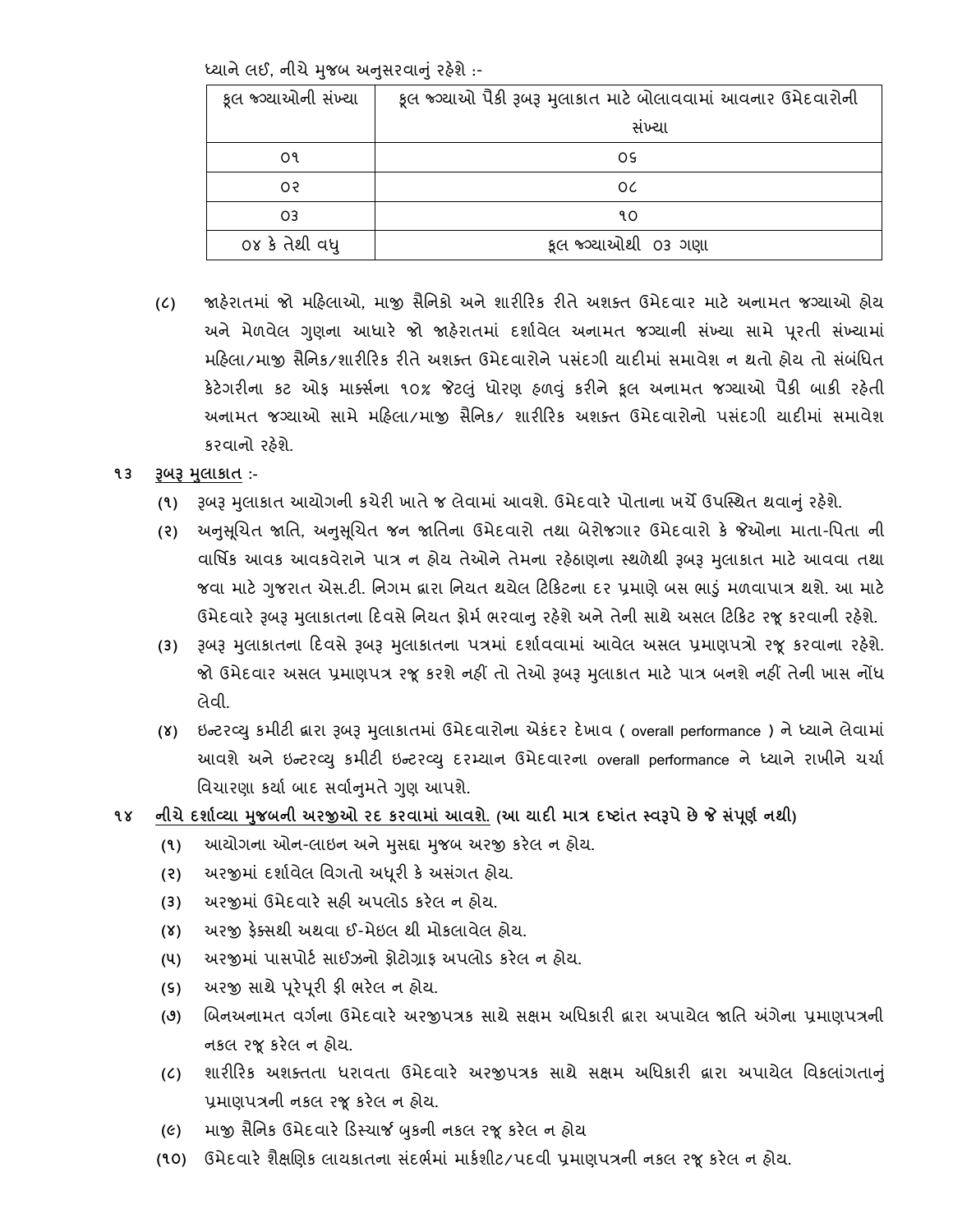- **(૧૧) જન્મ તારીખ માટેએસ.એસ.સી.ઇ. પ્રમાિપત્રની નર્લ રજૂર્રેલ ન હોય.**
- **(૧૨)** ઉમેદવારે અરજીપત્રકમાાં અનભુ વ દશાાવેલ હોય (જેના આધારે પાત્રતા નક્કી કરવાની થતી હોય) પરાંતુતેના સમર્થનમાં પ્રમાણપત્ર રજૂ કરેલ ન હોય અથવા તો રજૂ કરેલ પ્રમાણપત્રમાં તેઓનો અનુભવનો સમયગાળો, મળ પગાર, કુલ પગાર અને અનુભવનો પ્રકાર દર્શાવેલ ન હોય તથા સંસ્થાના લેટરપેડ ઉપર ન હોય.
- **૧૫ નનમણ ૂર્:**
	- **(૧)** ઉપરની જાહેરાત િ ાંબ ાંધમાાં તનમણ ૂક માટે પિ ાંદ થયેલા ઉમેદવારની િરકારશ્રીના િ ાંબ ાંતધત તવભાગને આયોગ લારા ભલામણ કરવામાં આવશે. ઉમેદવારોએ આખરી નિમણૂકપત્ર મેળવતાં પહેલાં કોમ્પ્યુટર અંગેની સીસીસી અથવા તેની િમકક્ષ રાજ્ય િરકાર વખતોવખત નક્કી કરે તેવી લાયકાત મેળવી લેવાની રહેશે. આ પ્રકારની લાયકાત નહીં ધરાવનાર ઉમેદવાર નિમણૂકને પાત્ર બનશે નહીં.
	- **(૨)** તનમણ ૂક અંગેની િઘળી કાયાવાહી િરકારશ્રી દ્વારા કરવામાાં આવતી હોઇ, આ અંગેનો કોઇ પત્રવ્યવહાર આયોગ ધ્યાને લેશે નહીં.
	- **(૩)** ઉમેદવારે તેની શૈક્ષબણક લાયકાત / અનભુ વ / ઉંમર વગેરેના િમથાનમાાં રજૂ કરેલ પ્રમાણપત્રો કોઇપણ તબક્કેઅયોગ્ય માલમુ પડશેતો તેની ઉમેદવારી રદ થશેતેમજ ભલામણ બાદની તનમણકૂ પણ રદ થવાને પાત્ર રહેશે અને આવા ઉમેદવાર ભારતીય ફોજદારી ધારા હેઠળની કાયાવાહીને પાત્ર થશે, જેથી ઉમેદવારને સલાહ આપવામાં આવે છે કે, તેમણે રજૂ કરેલા પ્રમાણપત્રો ખુબજ ચોકસાઈથી પૂર્ણ રીતે ખરાઈ કર્યા બાદ જ આયોગમાાં રજૂકરવા.
- **૧૬ ગેરવતકણર્ાંૂ અંગેદોનર્ત ઠરેલા ઉમેદવારો નવરૂધ્ધ પગલાાં :-**

ઉમેદવારોને આથી ચેતવણી આપવામાં આવે છે કે તેઓએ અરજીપત્રકમાં કોઇપણ પ્રકારની ખોટી માહિતી દર્શાવવી નહી, તેમજ આવશ્યક માહિતી છૂપાવવી નહી, ઉપરાંત તેઓએ રજૂ કરેલ અસલ દસ્તાવેજો કે તેની પ્રમાણિત નકલમાં કોઇપણ સંજોગોમાં સુધારો અથવા ફેરફાર અથવા બીજા કોઇપણ ચેડાં કરવા નહીં અથવા તેઓએ આવા ચેડાં કરેલ/બનાવટી દસ્તાવેજો રજૂકરવા નહી, જો એક જ બાબતના બેકે તેથી વધુદસ્તાવેજોમાાં અથવા તેની પ્રમાબણત નકલમાં કોઇપણ પ્રકારની અચોકસાઇ અથવા વિસંગતતા જણાય તો તે વિસંગતતાઓ બાબતની સ્પષ્ટતા રજૂ કરવી. જો કોઇ ઉમેદવાર આયોગ દ્વારા દોતષત જાહેર થયેલ હોય અથવા થાય તો,

- **(૧)** તેઓની ઉમેદવારી અંગે કોઇપણ રીતે યોગ્યતા પ્રાપ્ત કરવા,
- **(૨)** નામ બદલીને પરીક્ષા આપવી,
- (3) કોઇ અન્ય વ્યક્તિ **દ્વારા છળ કપટથી કામ પુર્ણ કરાવ્યુ** હોય,
- **(૪)** બનાવટી દસ્તાવેજ રજૂકયાા હોય,
- **(૫)** અગત્યની બાબત છુપાવવા અથવા દોષમકુત અથવા ખોટા તનવેદનો કરેલ હોય,
- **(૬)** તેઓની ઉમેદવારી અંગેકોઇપણ અતનયતમત કેઅનબુચત ઉપાયોનો િહારો લીધો હોય,
- **(૭)** કિોટી િમયેકોઇ અનબુચત િાધનોનો ઉપયોગ કયો હોય,
- **(૮)** ઉત્તરવહી માાં અશ્લીલ ભાષા કેઅતશષ્ટ બાબતો િરહતની અિગાં ત બાબતો રજૂકરેલ હોય,
- **(૯)** પરીક્ષા ખ ાંડમાાં કોઇપણ રીતની ગેરવતાણ ૂક આચરવી, જેવી કે અન્ય ઉમેદવારની જવાબવહીની નકલ કરવી, પુસ્તક , ગાઇડ, કાપલી તેવા કોઇપણ છાપેલ કે હસ્તલિખિત સાહિત્યની મદદથી અથવા વાતચિત દ્વારા કે કોઇ િાાંકેતતક રીતે નકલ કરવા કે અન્ય ઉમેદવારોને નકલ કરાવવાની ગેરરીતીઓ પૈકી કોઇપણ ગેરરીતી આચરવા માટે,
- **(૧૦)** આયોગ દ્વારા પરીક્ષાની કામગીરી અંગેતનયકુત થયેલા કમાચારીઓનેપજવણી કરવી , કોઇપણ પ્રકારની શારીરરક ઇજા પહોચાડવી, અથવા
- **(૧૧)** ઉપરોકત જોગવાઇઓમાાં ઉલ્લેખાયેલ દરેક અથવા કોઇપણ કૃત્ય કરવા કે કરાવવા તેણેકે િીધી અથવા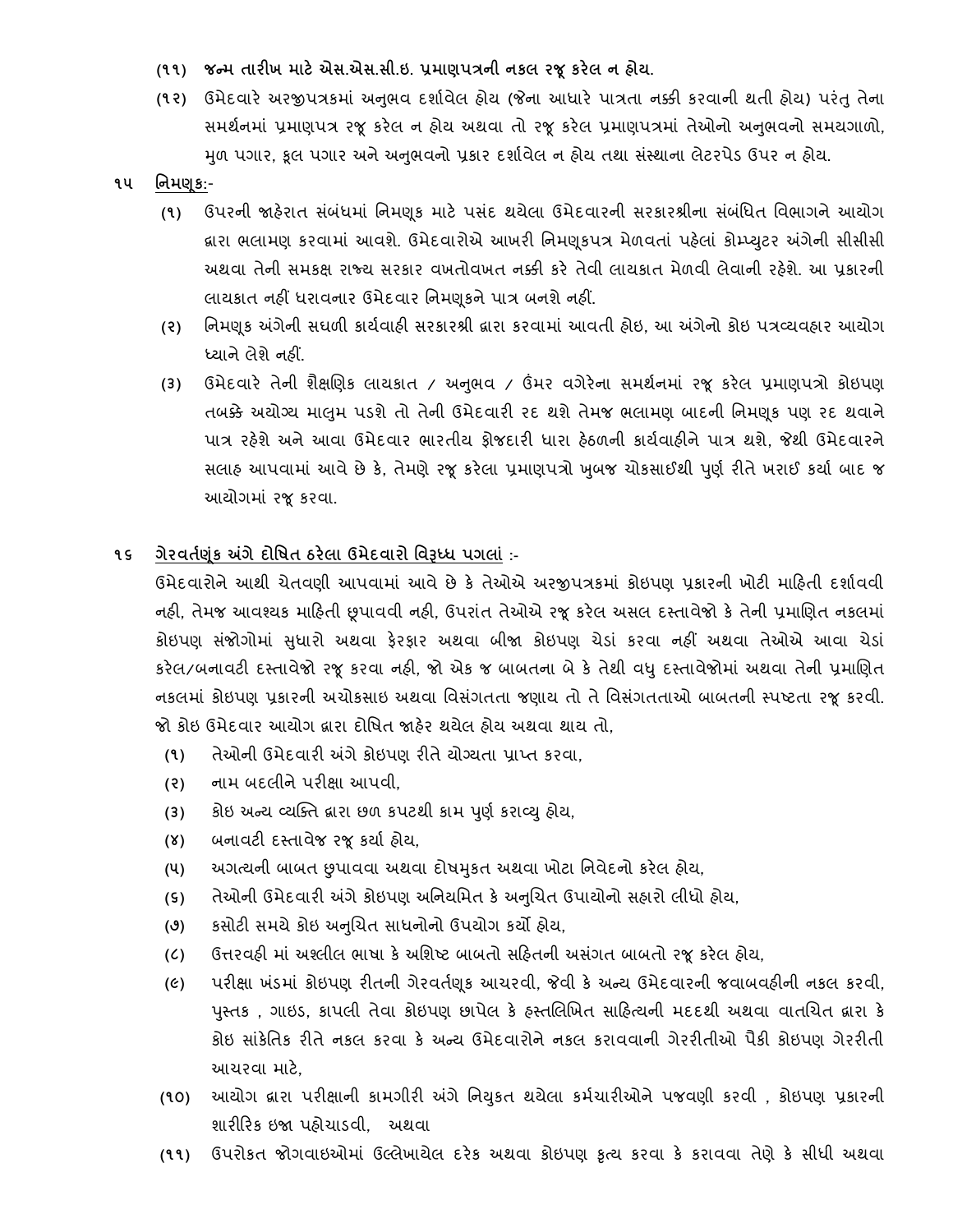આડકતરી રીતે આયોગ પર દબાણ લાવનાર ઉમેદવાર નીચે દશાાવેલ તશક્ષા ઉપરાાંત આપોઆપ પ્રયત્ન કયો હોય, ફોજદારી કાયાવાહીને પાત્ર બનશે.

- **(ર્)** આયોગ દ્વારા તે પિ ાંદગીના ઉમેદવાર તરીકે ગેરલાયક ઠરાવી શકાશે, અને /અથવા
- **(ખ)** તેનેઆયોગ લેતેવી કોઇપણ પરીક્ષા કેકોઇપણ રૂબરૂ મલુ ાકાત માટેકાયમી કેમકુરર મદુ ત માટે
	- **(૧)** આયોગ દ્વારા લેવાનાર કોઇપણ પરીક્ષા કે પિ ાંદગી માટે , અને
	- **(૨)** રાજય િરકાર હેઠળની કોઇપણ નોકરીમાાંથી િરકાર દ્વારા ગેરલાયક ઠરાવી શકાશે અને
- **(ગ)** જો િરકારી િેવામાાં અગાઉથી જ હોય તો તેના તવરૂધ્ધ િમબુચત તનયમો અનિુ ાર તશસ્તભગાં ના પગલાાં લઇ શકાશે.
- **(૧૨)** ઉપરોકત તવગતોમાાં તનરદિષ્ટ કરેલ તશક્ષા કરતા પહેલા આયોગ/ િરકાર દ્વારા ઉમેદવારને /કમાચારીને
	- **(૧)** આરોપનામામાાં તેમની િામેના સ્પષ્ટ આરોપો અથવા કેિના પ્રકાર બાબતે,
	- **(૨)** લેખીતમાાં તશક્ષા અંગેબચાવનામ-ુાં હકીકત રજૂકરવા અને
	- **(૩)** તશક્ષા અંગે તનયત િમય મયાાદામાાં રૂબરૂ રજૂઆત કરવાની તક આપવામાાં આવશે.

 **(સલચન પટવધકન) સયાં ક્ુત સલચવ ગજુ રાત જાહરે સેવાઆયોગ**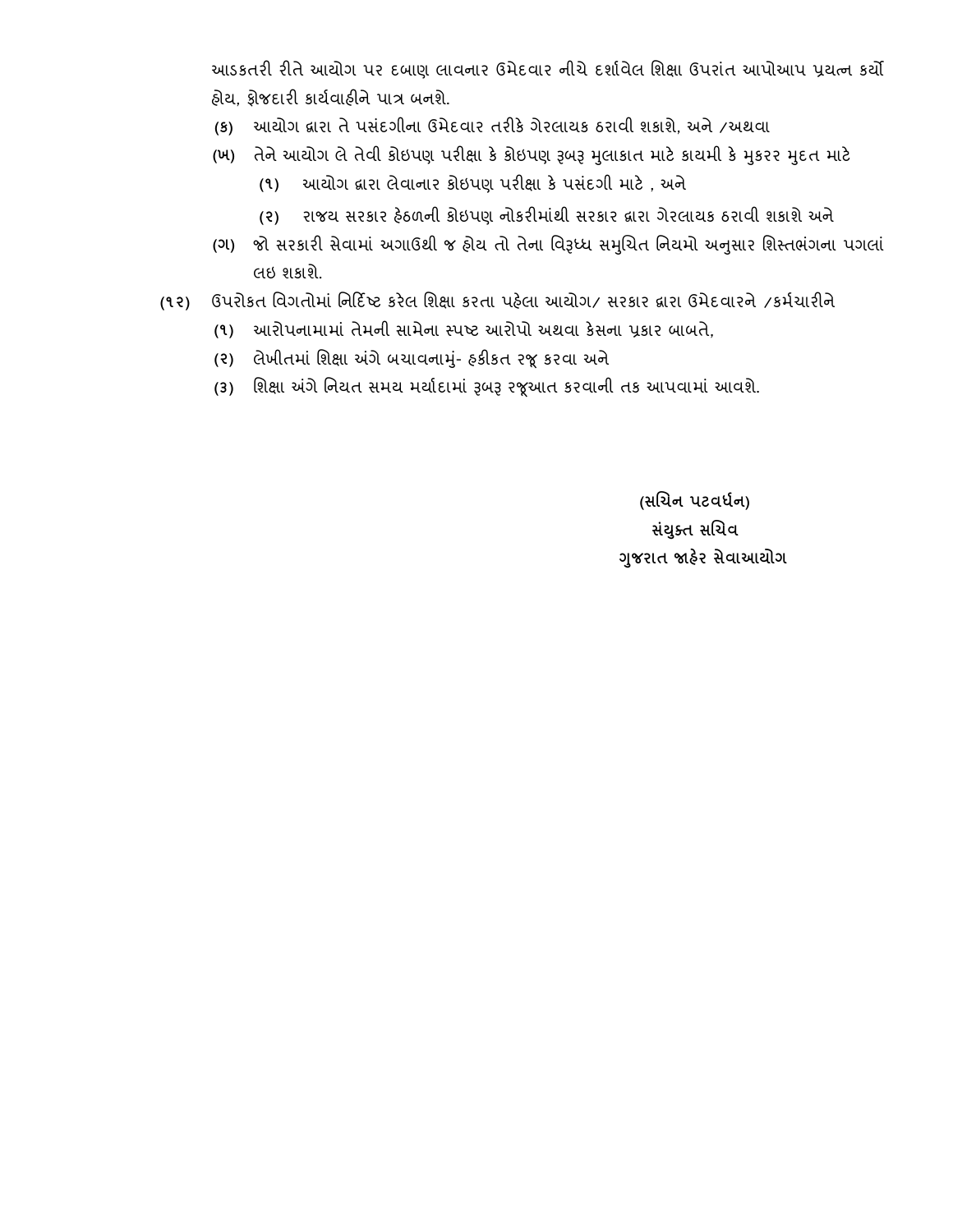#### **Online અરજી કરવાની તથા અરજી ફી ભરવાની રીત:-**

આ જાહેરાતના સંદર્ભમાં આયોગ દ્વારા ઓન લાઈન જ અરજી સ્વીકારવામાં આવશે. ઉમેદવાર તા.૧૫/૦૫/૨૦૧૮, ૧૩.૦૦ કલાક થી તા. **૩૦/૦૫/૨૦૧૮,** ૧૩.૦૦ કલ ક સુધીમ ાં [https://gpsc-ojas.gujarat.gov.in](https://gpsc-ojas.gujarat.gov.in/) પર અરજી પત્રક ભરી શકશે. **ઉમેદવારેઅરજી કરવા માટેનીચે મુજબના Steps (૧) થી (૧૬)અનુસરવાના રહેશે. Confirmation Number મળ્યા પછી જ અરજી માન્ય ગણાશે.**

- **(૧)** સૌ પ્રથમ [https://gpsc-ojas.gujarat.gov.in](https://gpsc-ojas.gujarat.gov.in/) પર જવુાં.
- **(૨)** Apply On line પર Click કરવું. આ પ્રમાણે click કરવાથી (1) More Detailsતથા (2) Apply Nowબટન દેખાશે. સૌપ્રથમ More Details પર Click કરીને જાહેરાતની બધી જ વિગતોનો અભ્યાસ ઉમેદવારોએ કરવો અને ત્યારબાદ Apply Now બટન કિલક કરવું.
- **(3)** નાયબ નિયામક, ગુજરાત સંકલિત બાળ વિકાસ સેવા વર્ગ−૧ ઉપર **click** કરવાથી જગ્યાની વિગતો મળશે
- **(૪)** તેની નીચે Apply Now પર Click કરવાથી Application Format દેખાશે. Application Format માં સૌ પ્રથમ "Personal Details" ઉમેદવારે ભરવી. (અહીં લાલ ફદરડી (\*) નિશાની હોય તેની વિગતો ફરજિયાત ભરવાની રહેશે.) "Personal Details" માં જ્યાં Mobile Number અને email ID માંગ્યા છે. તેની વિગત લખવી જેથી જરૂર જણાયે આયોગ ઉમેદવારને માહિતગાર કરી શકે.
- **(૫)** Personal Details ભરાયા બાદ Educational Details ભરવા માટે Educational Details પર click કરવું અને પોતાની શૈક્ષણિક વિગતો ભરવી.
- **(૬)** Additional Qualification પર "click" કરી Additional Qualification ભરવી.
- **(૭)** Experience Details પર "click" કરવું અને Experience Details ભરવી. વધુ Experience ઉમેરવા માગતા હોવ તો Add. More Exp.પર "click" કરી Details ભરવી.
- (2) Additional Information પર "click" કરી ત્યાં માહિતી ભરવી. જે વધારાનો અનુભવ ojas module માં સમાવિષ્ટ ન થતો હોય, તો સાદા કાગળ પર ojasમાં જણાવ્યા મુજબના અનુભવના કોઠા પ્રમાણે આપે વધારાના અનુભવની વિગત ઉમેરીને મોકલવી.
- **(૯)** તેની નીચે "Self-declaration" માં Yes / No પર clickકરવું.
- (10) <sub>હ</sub>વે save પર "click" કરવાથી તમારો Data Save થશે. અહીં ઉમેદવારનો Application Number generate થશે. જે ઉમેદવારે સાચવીને રાખવાનો રહેશે અને હવે પછી આ જાહેરાતના સંદર્ભમાં આયોગ સાથેના કોઈ પણ પત્ર વ્યવહારમાં તે દર્શાવવાનો રહેશે.
- (૧૧) જો આપની અરજીપત્રકમાં કોઈ સુધારા-વધારા કરવાના હોય તો Edit Applicationમાં જઈને કરી શકાશે, આ સુવિધા અરજી Confirm કરતાં પહેલ ઉપલબ્ધ છે. **એક વખત અરજી Confirmથઇ ગયા બાદ આ સુવવધા ઉપલબ્ધ રહેશેનહીં.**
- **(૧૨)** હવે પેજન ઉપરન ભ ગમ ાં upload photoપર click કરો અહીં તમ રો application number type કરો અને તમ રી Birth date type કરો. ત્યાર બાદ ok પર click કરો. અહીં, photo અને signature uploadકરવાના છે. (ફોટાનું માપ પ સે.મી. ઊંચાઈ અને ૩.૬ સે.મી પહોળાઈ અને signatureનું માપ ૨.૫ સે.મી. ઊંચાઈ અને ૭.૫ સે.મી. પહોળાઈ રાખવી) photo અને signature uploadકરવા સૌ પ્રથમ તમારો photo અને signature .jpg Formatમાં (10 KB) સાઈઝથી વધારે નહીં તે રીતે Computer માં હોવા જોઈએ.) "Browse" Button પર click કરો હવે Choose Fileના સ્ક્રીનમાંથી જે ફાઈલમાં jpg Formatમાં તમારો photo storeથયેલ છે તે ફાઈલને ત્યાંથી Select કરો અને "Open" Button ને clickકરો. હવે "Browse" Button ની બાજુમાં "Upload "Button પર Click કરો હવે બાજુમાં તમારો photoદેખાશે. હવે આજ રીતે signature પણ uploadકરવાની રહેશે.
- **(૧૩)** <sub>દિ</sub>વે પેજના ઉપરના ભાગમાં "Confirm Application" પર click કરો અને "Application number" તથા Birth Date Type કર્યા બાદ Ok પર click કરવાથી બે (૨) બટન ૧: Application preview ૨: confirm application દેખાશે. ઉમેદવારે "Application preview" પર ક્લીક કરી પોતાની અરજી જોઈ લેવી. અરજીમાં સુધારો કરવાનો જણાય, તો Edit Application ઉપર click કરીને સુધારો કરી લેવો. અરજી confirm કર્યા પહેલા કોઈપણ પ્રકારનો સુધારો અરજીમાં કરી શકાશે. પરંતુ. અરજી confirm થઈ ગયા બાદ અરજીમાં કોઈપણ સુધારો થઈ શકશે નહીં. જો અરજી સુધારવાની જરૂર ન જણાય તો જ confirm application પર કલીક કરવું. Confirm application પર કલીક કરવાથી ઉમેદવારની અરજીનો આયોગમાં online સ્વીકાર થઈ જશે. અહીં "confirmation number" generate થશે જે હવે પછીની બધી જ કાર્યવાહી માટે જરૂરી હોઈ, ઉમેદવારે સાચવવાનો રહેશે. Confirmation number સિવાય કોઈપણ પત્રવ્યવહાર કરી શક શે નહીં **Confirm થયેલ અરજીપત્રકની વિન્ટ અચૂક કાઢી રાખવી.**
- **(૧૪) સામાન્ય કેટેગરીના ઉમેદવારેભરવાની થતી ફી નીચેના બેવવકલ્પો પૈકી કોઈ વવકલ્પથી ભરી શક્શે.**

(1) પોસ્ટ ઓફીસમાં : "Print Challan" ઉપર કલીક કરીને પ્રિન્ટેડ ચલણની નકલ કાઢવાની રહેશે. આ પ્રિન્ટેડ ચલણની નકલ લઇને